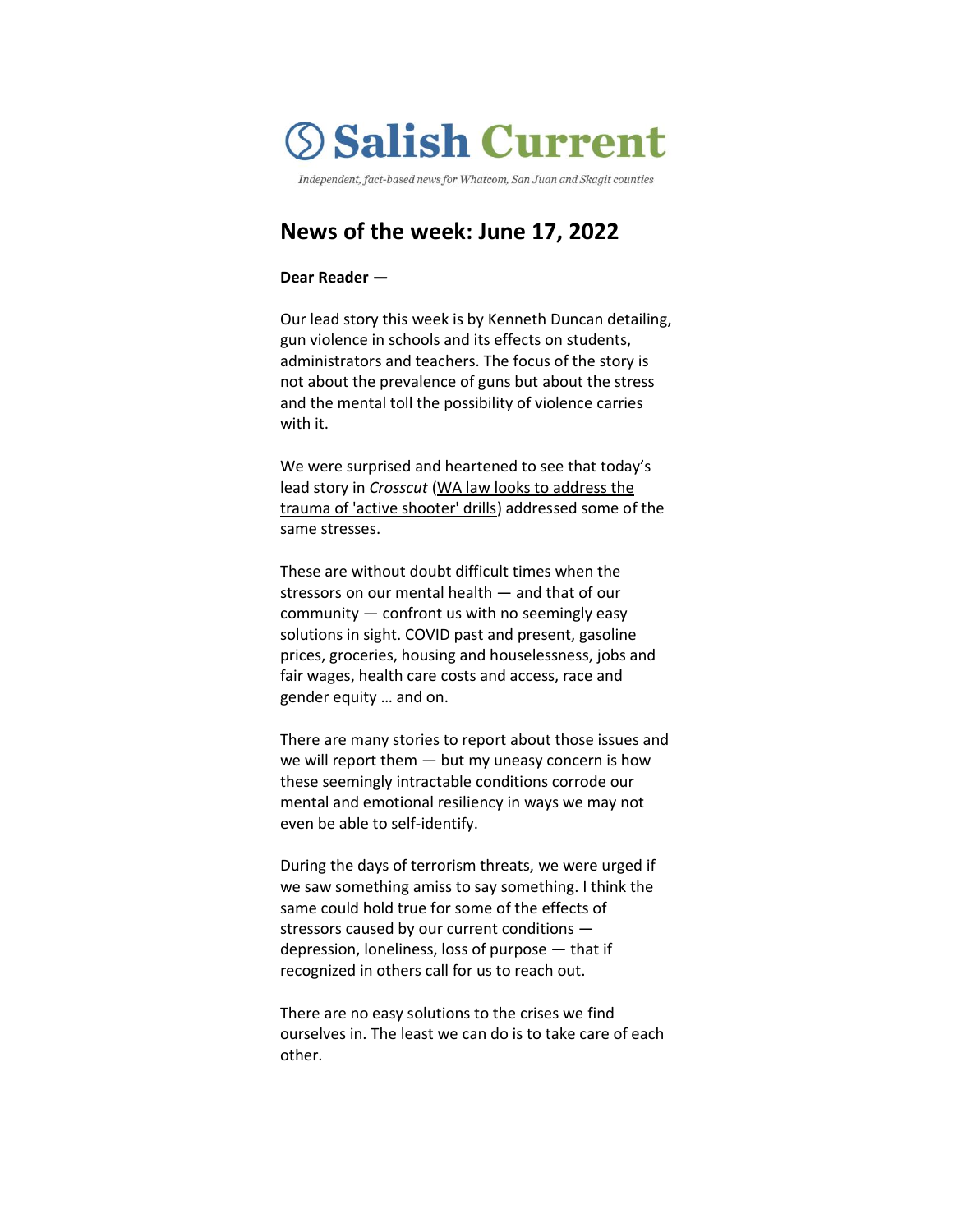Thanks for reading and supporting [Salish Current](https://salish-current.org/donate) and nonprofit, local journalism.

**— Amy Nelson, Publisher**

Looking for more news? Check here:

[Salish Sea News Week in Review 6/17/22:](https://bit.ly/3xAhB7t) Croc Friday! Sea lice, estuary restoration, British Columbia floods, dike failure, British Columbia bees, jellyfish, wildlife conservation funding, old-growth suit, "forever chemicals," suing oil companies, protected areas

## **News from the** *Salish Current*

## **[Schools assess safety protocols after](https://salish-current.org/2022/06/17/schools-assess-safety-protocols-after-shootings-threats/)  [shootings, threats](https://salish-current.org/2022/06/17/schools-assess-safety-protocols-after-shootings-threats/)**



*With messages such as "how many more?" and "fear has no place in our schools," students have joined other members of their communities throughout the country in protests against gun violence since the wave began.*

By Kenneth Duncan — Recent school shootings and threats have renewed concern over safety — and impact on students' mental health. ([Read more.](https://salish-current.org/2022/06/17/schools-assess-safety-protocols-after-shootings-threats/))

# **[Dead gray whale: a](https://salish-current.org/2022/06/17/dead-gray-whale-a-sign-of-whats-to-come/) sign of what's to [come?](https://salish-current.org/2022/06/17/dead-gray-whale-a-sign-of-whats-to-come/)**



*A tourist examines a rotting whale corpse on Camano Island. The whale's gigantic tongue is on display after time, lye and scavengers have had their way with the body.*

**By Cooper Castelle** — The emaciated body of a dead gray whale washed up on a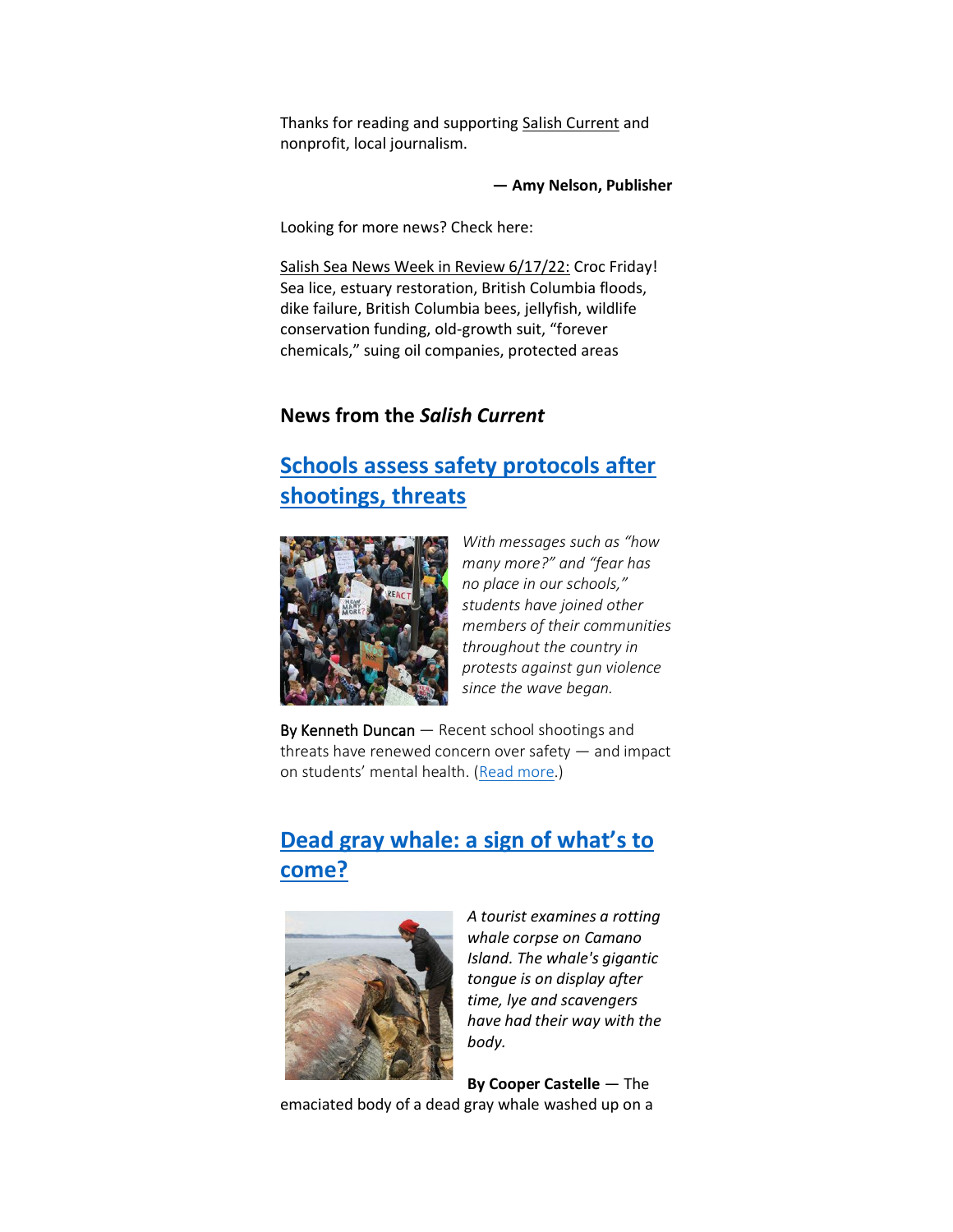Salish Sea beach raises questions about food supply and species survival. [\(Read more.](https://salish-current.org/2022/06/17/dead-gray-whale-a-sign-of-whats-to-come/))

## **Letters to the Editor**

• Andronetta Douglass: [Sefzik should not take the credit](https://salish-current.org/letters-to-the-editor/)

**Salish Current affirms its commitment to work for truth, justice, equity and healing for all people. #SayTheirNames #BlackLivesMatter #NoJusticeNoPeace**

### **News from around the region**

#### **Health and Safety**

COVID-19 Community Health Levels:

- [Whatcom County Community Level Health Risk:](https://covidactnow.org/us/washington-wa/county/whatcom_county/?s=32682088) Medium
- [San Juan County Community Level Health Risk:](https://covidactnow.org/us/washington-wa/county/san_juan_county/?s=32682088) Low
- [Skagit County Community Level Health Risk:](https://covidactnow.org/us/washington-wa/county/skagit_county/?s=32682088) Low

#### **Government**

#### San Juan County

The county commission met on June 14. [Agenda items](https://media.avcaptureall.cloud/meeting/6510f7d8-702c-4caa-95c3-81efff144ec1) included:

• Discussion: Recommendations concerning tiny homes communities (*view 0.30.43)*

• Action: The council unanimously approved a resolution as amended to acquire and accept a statutory warranty deed on Orcas Island for the McPeake property. (*view 1.02.08*)

• Action: The council approved (2-0, Stephens excused) the grant submission for salmon recovery grants (*view 1.49.23*)

The council will meet again on June 28.

#### City of Bellingham

The council will meet again on June 27.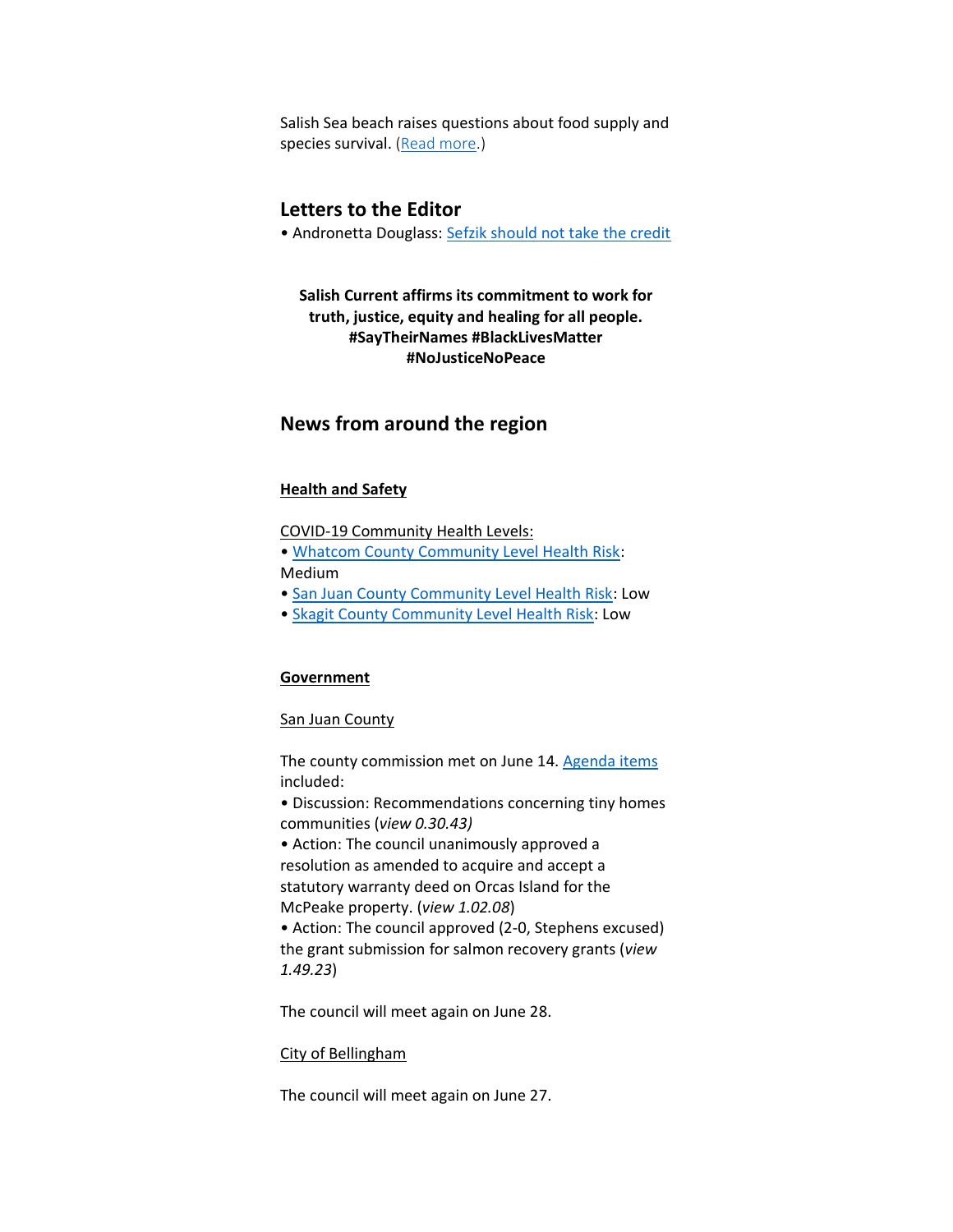Meetings. Now that the COVID pandemic has abated a bit, why is the Bellingham City Council still meeting virtually and what effect might that have on public participation. *[\(The Front\)](https://www.westernfrontonline.com/article/2022/06/city-council-brief)*

#### Whatcom County

The council will meet on June 21[. Agenda items](https://whatcom.legistar.com/View.ashx?M=A&ID=899921&GUID=4CBB726E-B5B3-493C-BA5B-3C9368D8889B) include:

#### Public hearings:

• Ordinance adopting amendments to the Whatcom County Code Title 20, Zoning to allow and regulate Battery Energy Storage Systems. [Staff memo.](https://whatcom.legistar.com/View.ashx?M=F&ID=10926028&GUID=02880A90-5219-4960-BD1E-02C392DEEDA8) [Draft](https://whatcom.legistar.com/View.ashx?M=F&ID=10957396&GUID=EF4125CF-8812-45B9-AC96-57441F93A523)  [ordinance.](https://whatcom.legistar.com/View.ashx?M=F&ID=10957396&GUID=EF4125CF-8812-45B9-AC96-57441F93A523)

• Request authorization for County Executive to enter into Interlocal Agreements with the cities of Bellingham, Everson, Lynden, Nooksack and Sumas concerning planning, annexation and development within urban growth areas (each interlocal will be voted on seperately). [Staff memo.](https://whatcom.legistar.com/View.ashx?M=F&ID=10968702&GUID=E8D6C33A-59AF-433A-832F-080085A9623E)

#### Consent agenda:

• Request authorization for the County Executive to enter into a contract between Whatcom County and Opportunity Council to administer the Housing and Essential Needs Program, in the amount of \$2,530,694. [Staff memo.](https://whatcom.legistar.com/View.ashx?M=F&ID=10982776&GUID=4E881340-F3CE-470C-90F2-E3EBBF6965A0)

• Request authorization for the County Executive to enter into a contract between Whatcom County and Opportunity Council to support operations at the permanent supportive housing facility 22 North, in the amount of \$242,648. [Staff memo.](https://whatcom.legistar.com/View.ashx?M=F&ID=10982805&GUID=8DBEE6FD-331A-4ACA-A090-385EDEF6DDC0)

#### Other items:

• Request authorization for the County Executive to enter into a contract between Whatcom County and Pyramid Communications for public communications for the Incarceration Prevention and Reduction Task Force in the amount of \$88,800. [Staff memo.](https://whatcom.legistar.com/View.ashx?M=F&ID=10926984&GUID=4E727B8F-3E07-4650-A5D4-10BAEE99689A)

The council willl meet again on July 12.

#### Port of Bellingham

The commission will meet on June 21. [Agenda items](https://www.portofbellingham.com/AgendaCenter/ViewFile/Agenda/_06212022-518) include: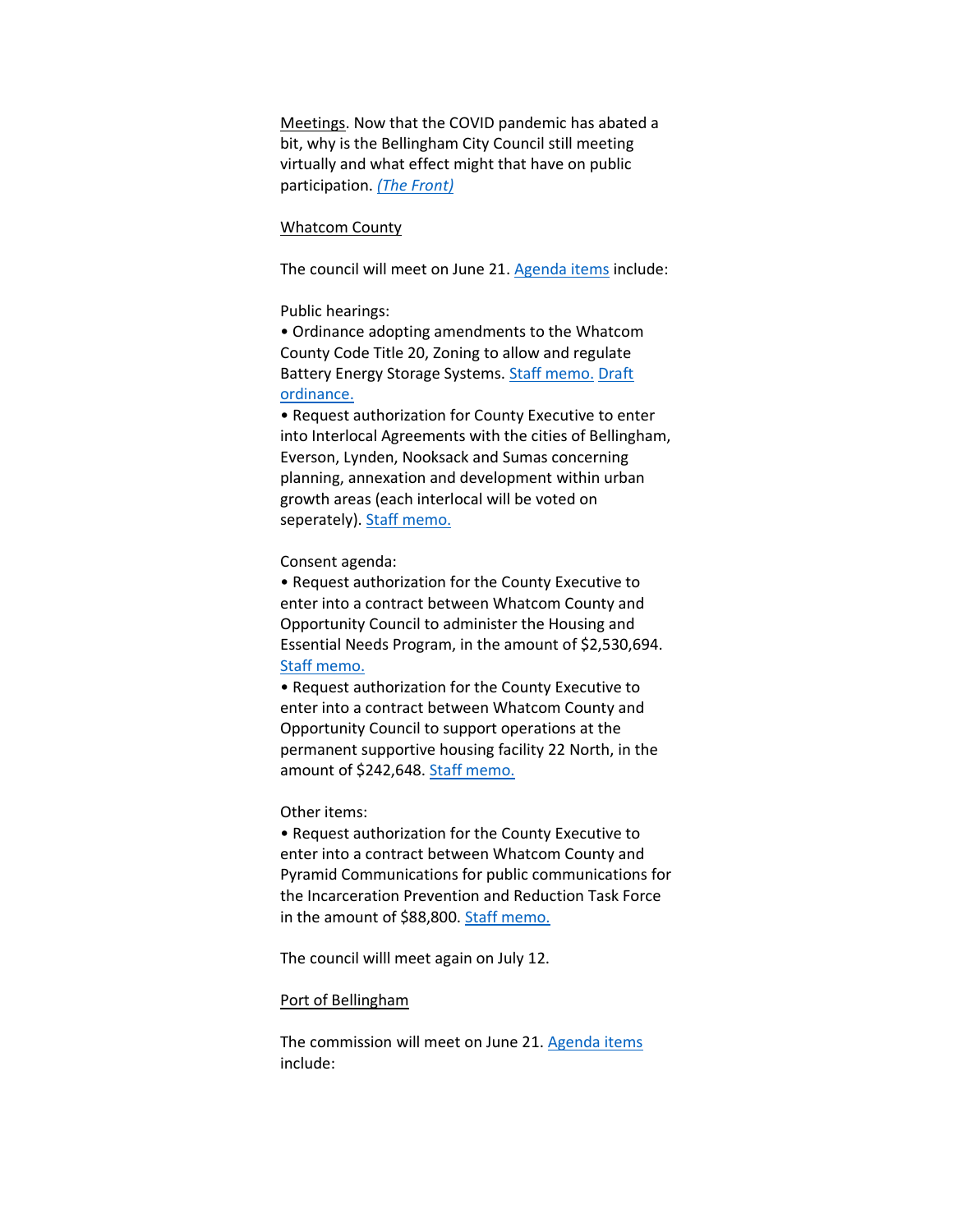Consent agenda:

• Motion by the Port Commission to approve a Lease Agreement between the Port of Bellingham and ABC Recycling Operations Corp for 6.00 acres of property located in the Log Pond area, plus rights to use the Bellingham Shipping Terminal on a nonexclusive basis. [Staff memo.](https://www.portofbellingham.com/DocumentCenter/View/11625/D)

• Motion authorizing the Executive Director to execute the Second Amendment to Remedial Investigation Funding and Litigation Tolling Agreement between the Port, Yorkston Oil Company, the Estate of Thomas Yorkston, ExxonMobil Corporation and Chevron U.S.A., Inc. to fund remedial design for cleanup at the Yorkston Oil Site. [Staff memo.](https://www.portofbellingham.com/DocumentCenter/View/11626/E)

• Motion authorizing the Executive Director to negotiate and enter into a 5-year agreement with the Lighthouse Mission Ministries for up to 38 parking stalls in the Central Waterfront District. [Staff memo.](https://www.portofbellingham.com/DocumentCenter/View/11627/F)

• Motion authorizing the Executive Director to 1) Accept a \$1.125 million Whatcom County Economic Development Investment Program Grant to modernize power and telecommunication utilities at the Bellingham Shipping Terminal; 2) Amend the Port's 2022 budget by combining capital projects 109-874 and 109-760, and moving 2023 budget for 109-760 forward to 2022, and add \$247,641 of new budget for a total cost of \$2,657,668 and total offsetting grant of \$1,125,000. The net cost to the Port is \$1,532,668 to complete these infrastructure improvements. Staff [memo.](https://www.portofbellingham.com/DocumentCenter/View/11628/G)

Presentations:

- Aviation Noise Complaint Update
- Blaine Sawtooth Pier Update
- Electric Vehicle Charging Program Update

The commission will meet again on July 12.

#### **Nature**

Bird flu. A red-tailed hawk collected from Skagit County in May tested positive for a strain of avian influenza, or what is commonly known as bird flu and it can be assumed that bird flu is actively circulating in Skagit County, similar to much of the state. (*[Skagit Valley](https://www.goskagit.com/news/local_news/bird-flu-found-in-skagit-county/article_9f69a669-042d-538c-b3d1-842a29f89c49.html)  [Herald/paywall\)](https://www.goskagit.com/news/local_news/bird-flu-found-in-skagit-county/article_9f69a669-042d-538c-b3d1-842a29f89c49.html)*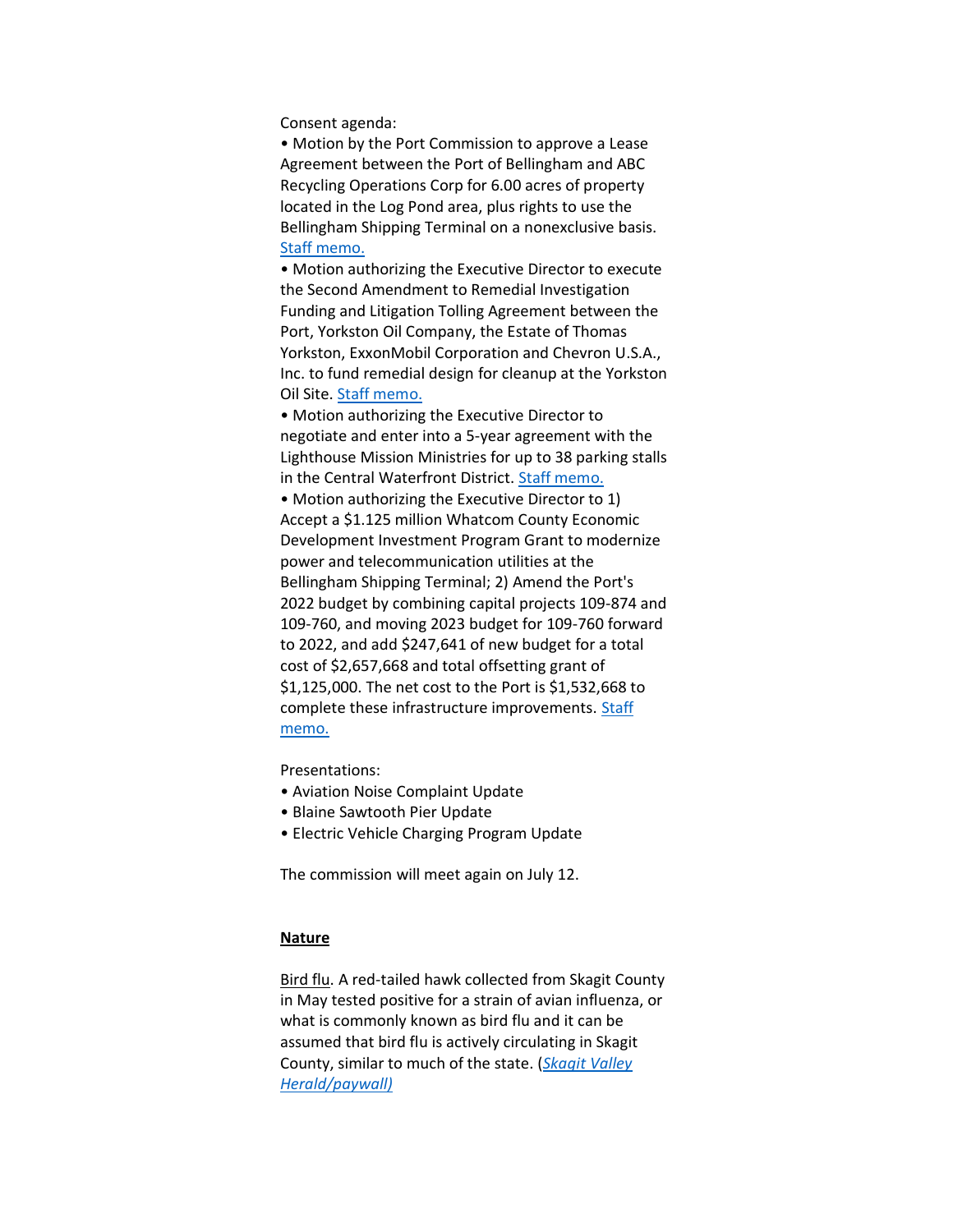Bioluminescence. Visitors who join the Bellingham Community Boating Center's bioluminescence paddle excursions this summer can help collect samples of the tiny plankton that create the mesmerizing phenomenon, measure the light being produced each night and identify plankton species using a video microscope. *[\(Bellingham Herald/paywall\)](https://www.bellinghamherald.com/news/local/article262370622.html)*

Wetland monitoring. The Community Science Wetlands Monitoring project, run by Friends of the Forest, every month takes water samples in Big Beaver Pond and Little Cranberry Lake to monitor oxygen and carbon dioxide levels in the wetlands as well as to survey egg masses of native frogs and salamanders. (*[Anacortes](https://www.goskagit.com/anacortes/news/community-scientists-monitor-area-marshes/article_fbeb06c4-ec31-11ec-8079-bfc58e7b9e0c.html)  [American/paywall\)](https://www.goskagit.com/anacortes/news/community-scientists-monitor-area-marshes/article_fbeb06c4-ec31-11ec-8079-bfc58e7b9e0c.html)*

Butterfly. The U.S. Fish and Wildlife Service is taking public comment until Aug. 8 on a draft [recovery plan](https://www.fws.gov/story/2022-06/service-seeks-public-comment-draft-recovery-plan-island-marble-butterfly) for the island marble butterfly (Euchloe ausonides insulanus) now found only in the American Camp Unit of San Juan Island National Historical Park.

[The Outdoor Classroom,](https://www.recreationnorthwest.org/programs/fairhaven-park/outdoor-classroom/) a Recreation Northwest project, continues to move ahead in Fairhaven Park. (*[The Front\)](https://www.westernfrontonline.com/article/2022/06/recreation-northwest-to-build-outdoor-classroom-in-fairhaven-park)*

Beaver dams around Little Cranberry and Heart lakes in Anacortes have been illegally moved and broken apart by humans, according to Anacortes Parks and Recreation. (*[Anacortes American/paywall\)](https://www.goskagit.com/anacortes/news/people-destroying-beaver-dams-in-forest-lands/article_71ccbcae-ec3a-11ec-b278-57a875a8be93.html)*

#### **Business**

Point Roberts. Two years later, with the border the most open it's been since the pandemic started, there are slow signs of recovery in the isolated community of Point Robers—but some residents say more needs to be done. *[\(KUOW\)](https://kuow.org/stories/after-two-years-of-isolation-point-roberts-is-open-for-business-sort-of)*

MV Dorado. The Mavrik Marine facility in La Conner built and delivered the 140-foot MV Dorado passenger ferry after a 48-hour trip down the West Coast to San Francisco. (*[Skagit Valley Herald/paywall\)](https://www.goskagit.com/news/business/la-conner-boat-builder-delivers-ferry-to-san-fransisco/article_d270a83f-a1f0-58d7-8f90-576a507bc2fb.html)* 

RR bridge. Burlington Northern's plan to replace the railroad bridge over the Skagit river between Mount Vernon and Burlington was rejected by the Washington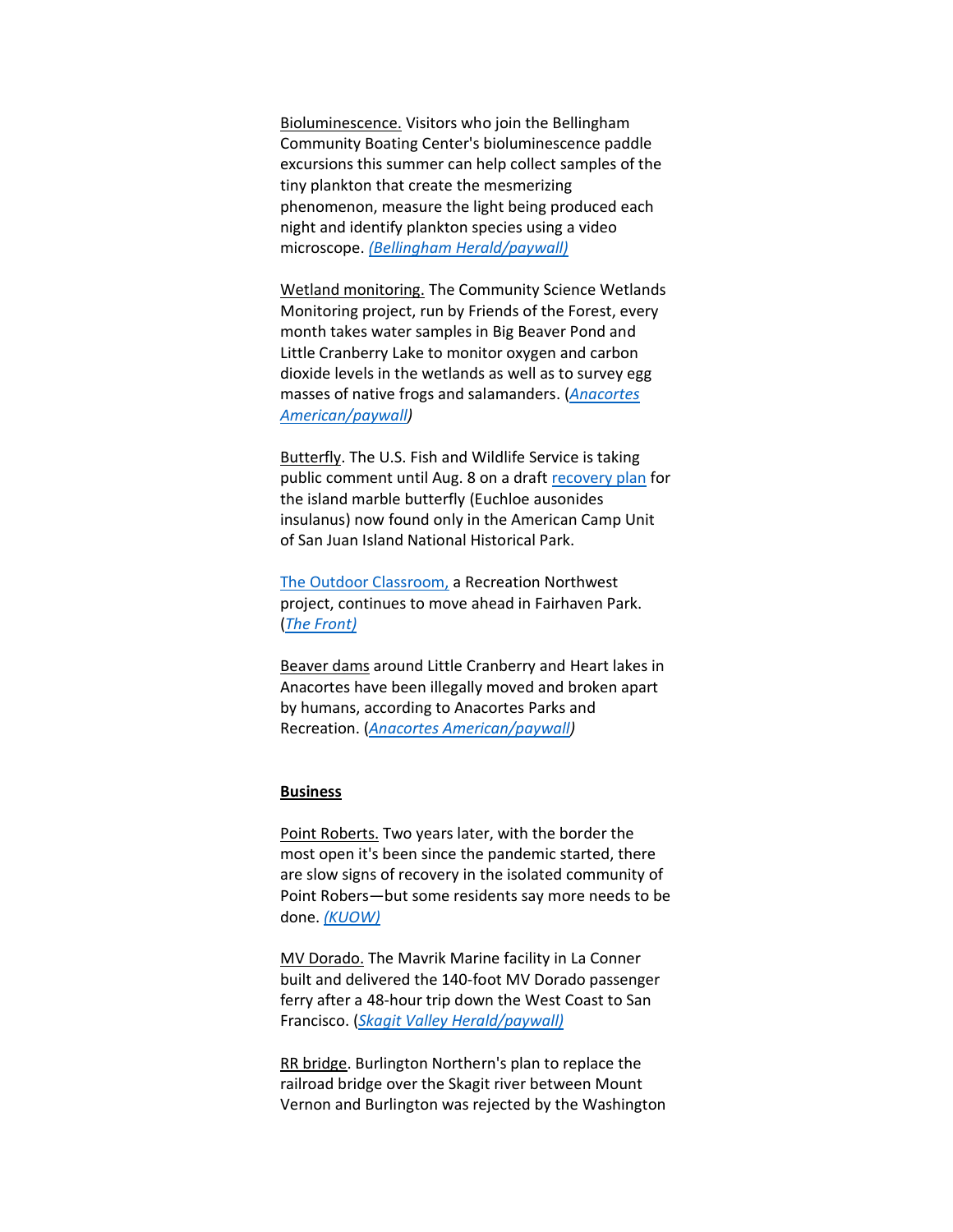Department of Ecology because of failure to include water quality protection, debris management and construction methodology. (*[Skagit Valley](https://www.goskagit.com/news/local_news/skagit-river-railroad-bridge-permit-denied-bnsf-may-reapply/article_78bf71ed-6b5a-5fa6-bd18-b6d804bdfd25.html)  [Herald/paywall\)](https://www.goskagit.com/news/local_news/skagit-river-railroad-bridge-permit-denied-bnsf-may-reapply/article_78bf71ed-6b5a-5fa6-bd18-b6d804bdfd25.html)*

Climate action. A new city office to focus on climate action projects has been proposed as part of the Climate Action Fund proposed \$60 million, 10-year levy. *[\(CDN\)](https://www.cascadiadaily.com/news/2022/jun/14/new-city-department-will-tackle-climate-change-projects/)* 

Site cleanup at the Port of Bellingham's Lignin Operable Unit property in preparation for Mercy Housing Northwest's affordable housing project will be discussed at an on-site tour and at in-person and online public meeting on June 29. [\(Washington Dept. of](https://ecology.wa.gov/Blog/Posts/June-2022/Cleaning-up-for-affordable-housing-on-Bellingham-B?utm_medium=email&utm_source=govdelivery)  [Ecology\)](https://ecology.wa.gov/Blog/Posts/June-2022/Cleaning-up-for-affordable-housing-on-Bellingham-B?utm_medium=email&utm_source=govdelivery)

Plastic ban. Bellingham's ban on single-use plastics in the city's food, grocery and lodging businesses goes into effect on July 31. [\(City of Bellingham\)](https://cob.org/news/2022/single-use-plastics-requirements-take-effect-on-july-31-2022)

#### **Community**

Farmworker housing. Skagit County commissioners approved further planning commission study of a proposal to repurpose farmland buildings for farmworker housing but voted against further study on proposals for urban development in rural areas and monitoring of seawater intrusion on Guemes Island. (*[Skagit Valley Herald/paywall\)](https://www.goskagit.com/news/local_news/skagit-county-to-further-study-farmworker-housing-other-proposed-policy-changes/article_189fe409-8e67-5ad3-bd4d-164d0873335f.html)*

Mission shelter. A seven-hour hearing examiner meeting drew over two dozen public comments, many in opposition, on the Lighthouse Mission's request for a conditional use permit for a five-story building to replace its shelter at 910 W. Holly St. on the edge of the Old Town district. A decision is expected by July 14 or earlier. (*[Bellingham Herald/paywall\)](https://www.bellinghamherald.com/news/local/article262471342.html)*

22 North. A 40-unit apartment building in downtown Bellingham known as 22 North which aims to be a safe haven to get homeless people off the streets has drawn complaints from people who live or work near 1022 N. State St. who report excessive litter, thefts, vandalism, assaults and brazen drug use. *[\(CDN\)](https://www.cascadiadaily.com/news/2022/jun/15/safety-issues-persist-at-22-north-after-homicide/)*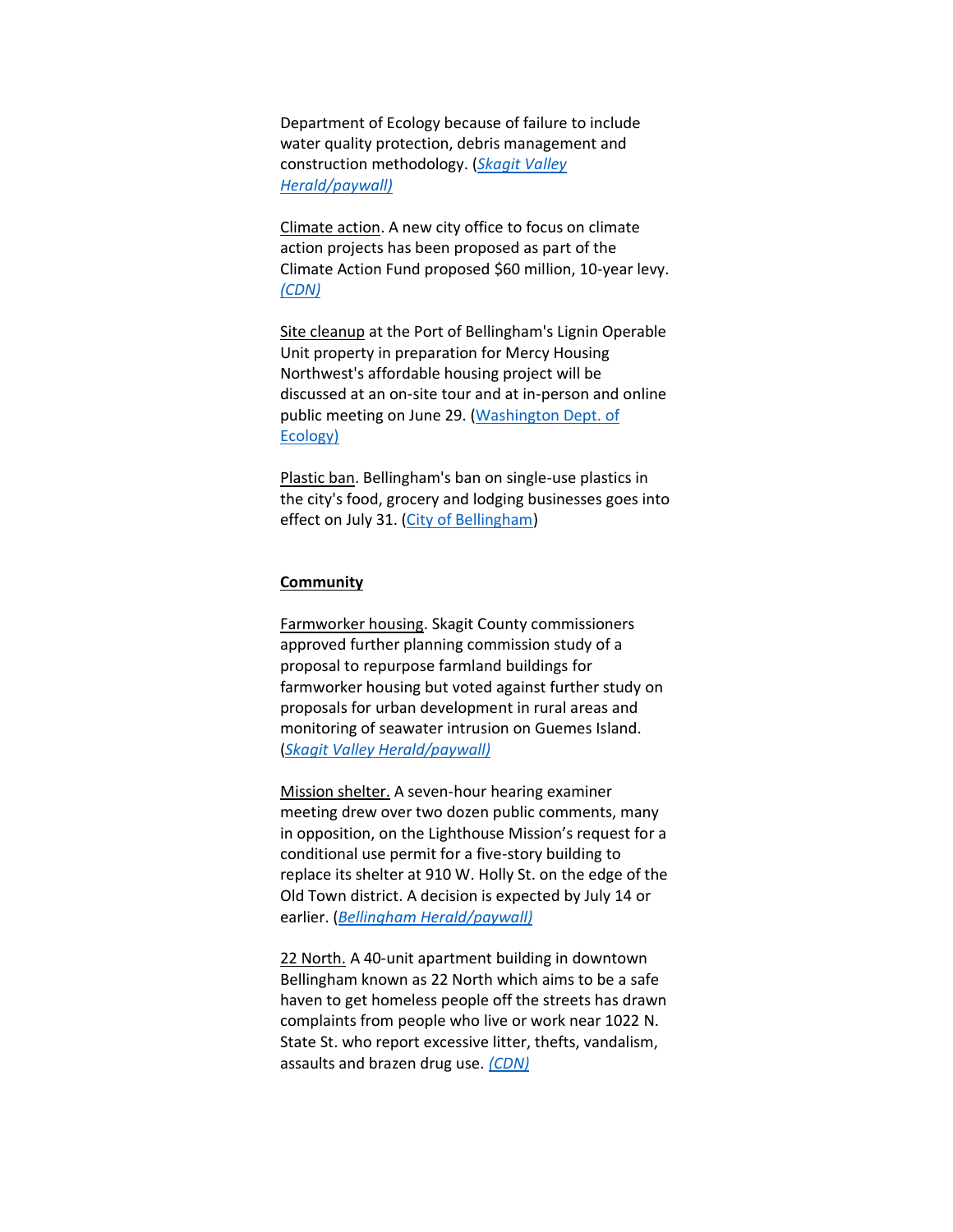BC flood. The Lower Mainland flooded in 1948. The next one will be worse. A six-part series exploring life and risk on the Lower Mainland's floodplain, the stretches of flat land in the region by the Fraser River and the coast. (*[The Tyee\)](https://thetyee.ca/News/2022/06/13/When-Floods-Hit-Will-We-Be-Ready/)*

Ericksen overpass. A Ferndale city proposal to name the Thornton Street railroad overpass in honor of the late state senator Doug Ericksen was withdrawn for discussion at a later date. *[\(Bellingham Herald/paywall\)](https://www.bellinghamherald.com/news/politics-government/article262031232.html)*

Free ride. Skagit County youth 18 and younger will ride free on Skagit Transit beginning Monday with the Youth Ride Free program. (*[Skagit Valley Herald/paywall](https://www.goskagit.com/news/local_news/youth-to-ride-for-free-on-skagit-transit-buses/article_e7bd686a-9b0f-57a5-8a38-5ebfdf3bba49.html)*)

#### **Arts and Leisure**

Jazz. Internationally acclaimed and Grammy Awardwinning trumpeter and composer Charlie Porter and his quintet, June 22, 7 p.m., Sylvia Center for the Arts. [Tickets at](https://www.whatcomtalk.com/event/the-charlie-porter-quintet/?instance_id=88265) the door.

Art Walk. Lotus Wise Images: "Colors of Summer" by photographer Kristi Moseley at Evolve Chocolate & Cafe dURing the Fairhaven Art Walk, June 24, 4-6 p.m. [Information.](https://www.whatcomtalk.com/event/lotus-wise-images-colors-of-summer-art-walk/?instance_id=89098)

Movie. "Back to the Future" is the Fairhaven Outdoor Cinema feature at the Fairhaven Village Green, June 25, 7 p.m[. Information.](https://www.whatcomtalk.com/event/fairhaven-outdoor-cinema/?instance_id=89059)

Arts award. Recipients of Belligham Mayor's Arts Awards for excellence in the arts for 2019-2021 will be honored on June 29 at the Mount Baker Theater. [\(City](https://cob.org/news/2022/mayors-arts-awards-recipients-announced)  [of Bellingham\)](https://cob.org/news/2022/mayors-arts-awards-recipients-announced)

#### **Jump in!**

Juneteenth celebration. Bellingham Unity Committee Juneteenth Celebration, June 18, 2-6 p.m., Maritime Heritage Park, Bellingham. Bring your food and a blanket to spread around the Maritime Amphitheater and enjoy live funk, soul, R&B, reggae music along with dance performances, community step, art wall, local organizations tabling, and more. [Information.](https://www.bellingham.org/eventdetail/24778/juneteenth-celebration)